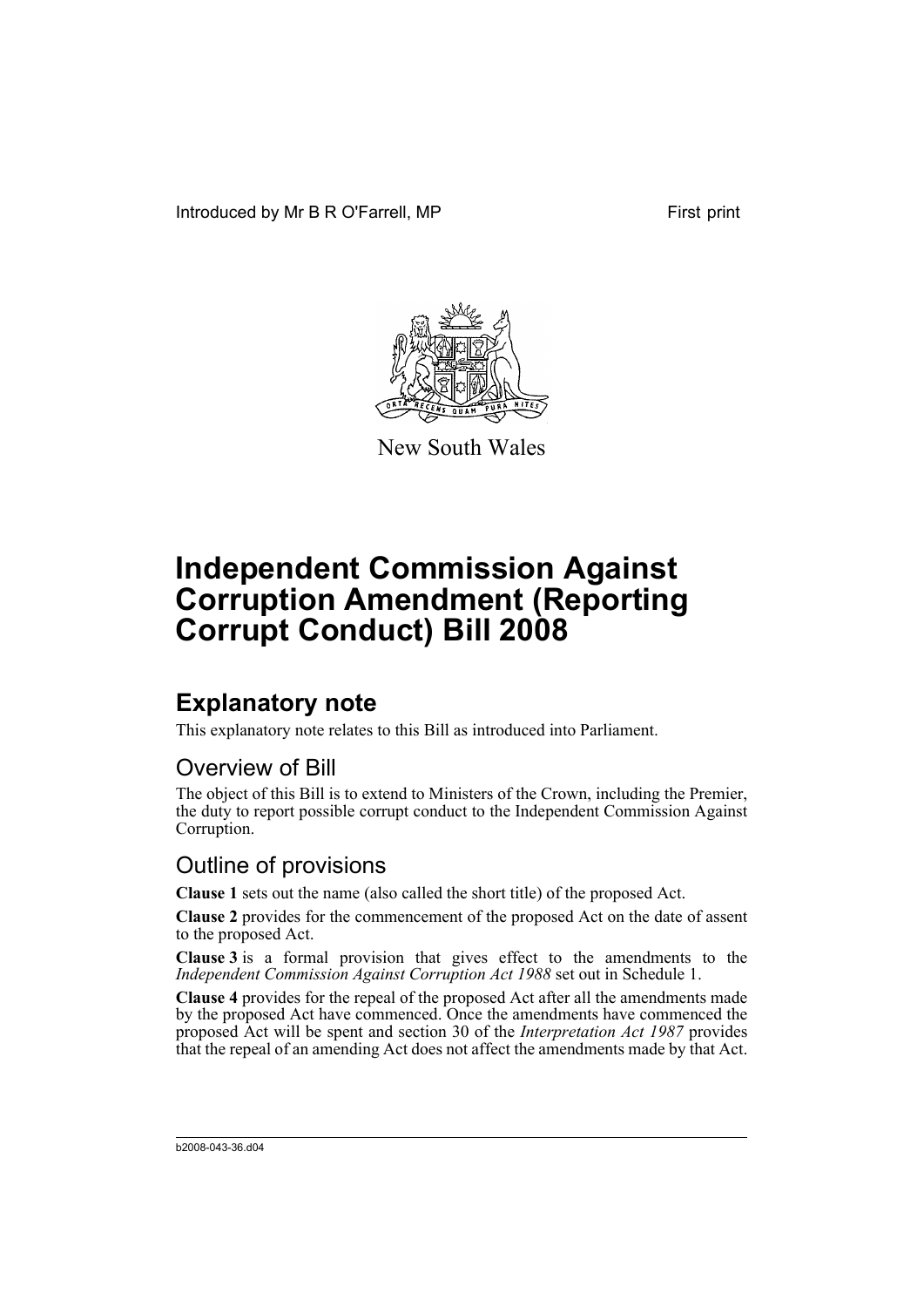Independent Commission Against Corruption Amendment (Reporting Corrupt Conduct) Bill 2008

Explanatory note

#### **Schedule 1 Amendments**

The *Independent Commission Against Corruption Act 1988* (*the Principal Act*) currently provides that the Ombudsman, the Commissioner of Police, the principal officer of a public authority and an officer who constitutes a public authority are under a duty to report possible corrupt conduct to the Commission.

**Schedule 1 [2]** amends the Principal Act to extend this duty to all Ministers of the Crown, including the Premier.

**Schedule 1 [1] and [3]** are consequential amendments.

**Schedule 1 [4]** provides for the making of savings and transitional regulations consequent on the enactment of the proposed Act.

**Schedule 1 [5]** provides that the duty to report extends to possible corrupt conduct that occurred before the date of assent to the proposed Act.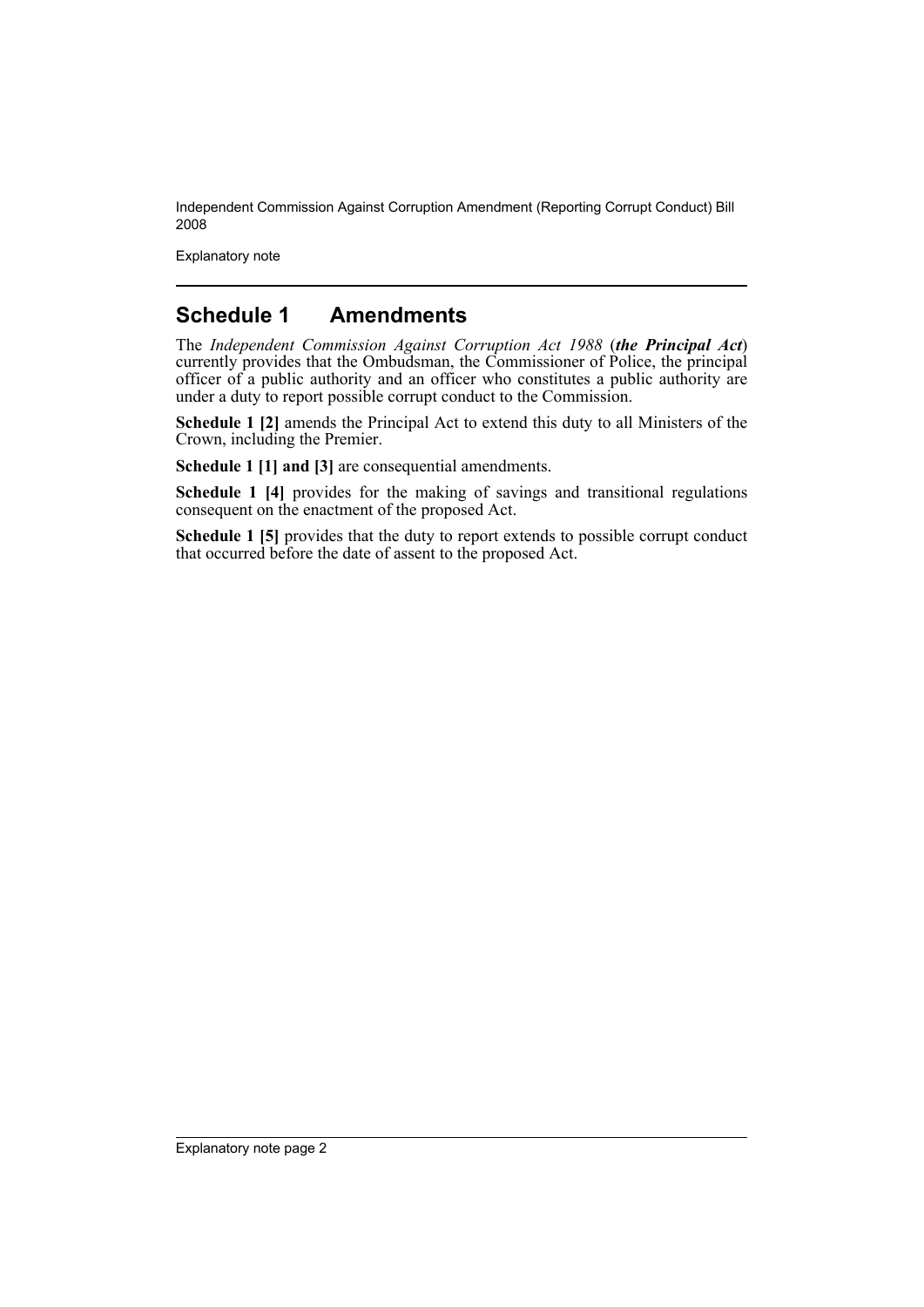Introduced by Mr B R O'Farrell, MP First print



New South Wales

## **Independent Commission Against Corruption Amendment (Reporting Corrupt Conduct) Bill 2008**

## **Contents**

|            |                                                                          | Page |
|------------|--------------------------------------------------------------------------|------|
|            | Name of Act                                                              |      |
|            | Commencement                                                             |      |
|            | Amendment of Independent Commission Against Corruption<br>Act 1988 No 35 |      |
|            | Repeal of Act                                                            |      |
| Schedule 1 | Amendments                                                               | 3    |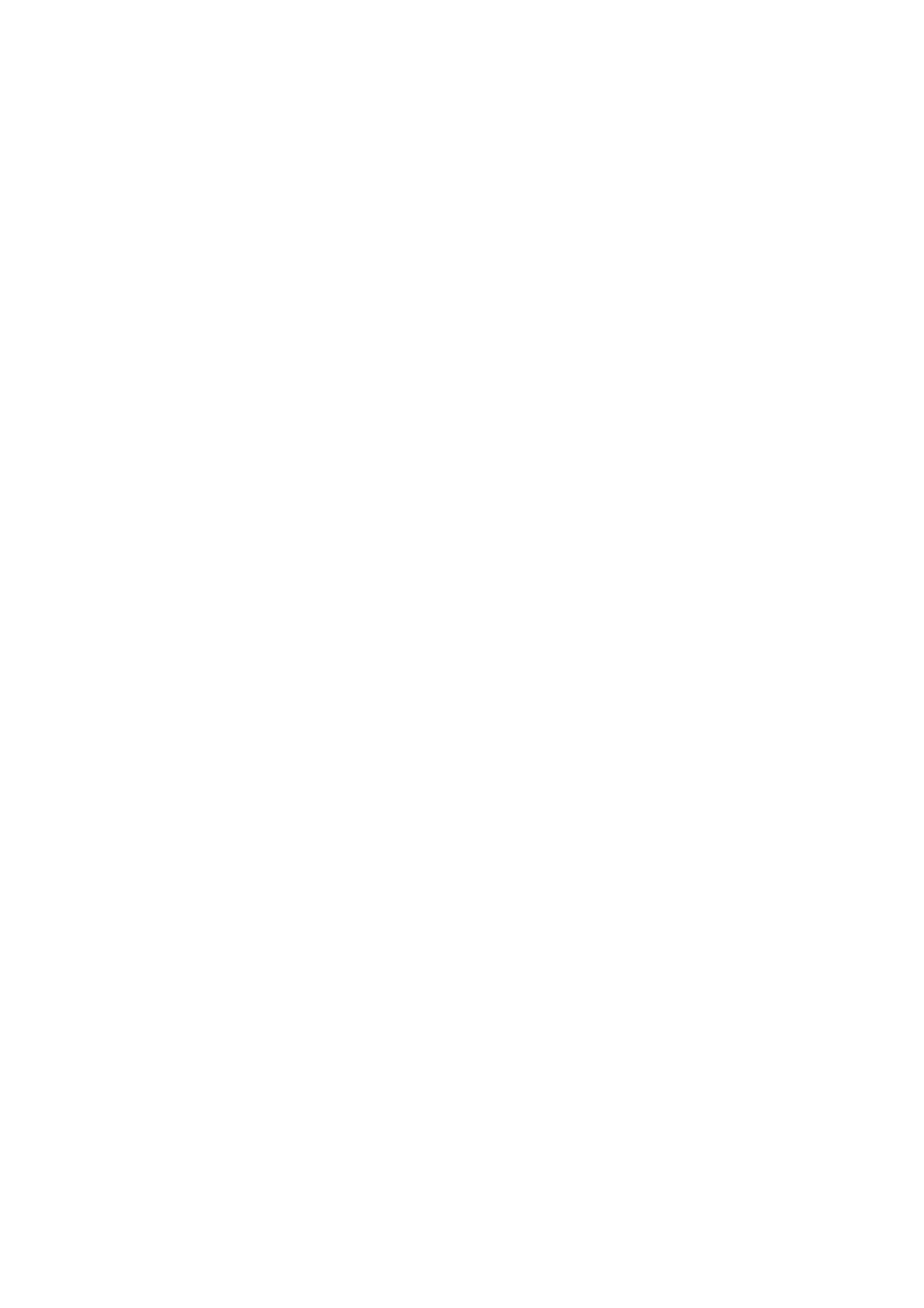

New South Wales

## **Independent Commission Against Corruption Amendment (Reporting Corrupt Conduct) Bill 2008**

No , 2008

#### **A Bill for**

An Act to amend the *Independent Commission Against Corruption Act 1988* to extend to Ministers of the Crown the duty to report possible corrupt conduct.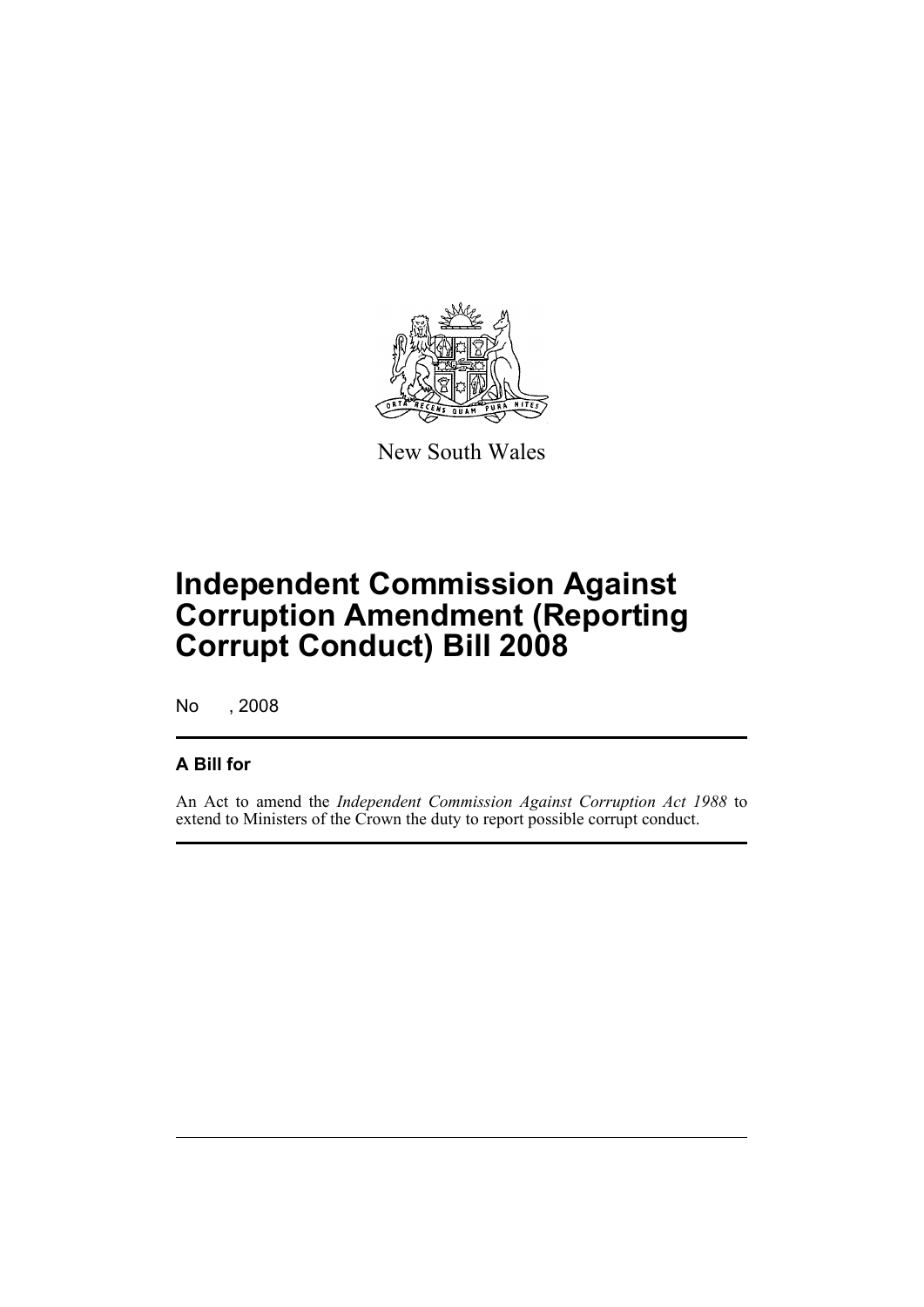#### Independent Commission Against Corruption Amendment (Reporting Clause 1 Corrupt Conduct) Bill 2008

<span id="page-5-3"></span><span id="page-5-2"></span><span id="page-5-1"></span><span id="page-5-0"></span>

|              |                                                                                        | The Legislature of New South Wales enacts:                                                                                                                |                |
|--------------|----------------------------------------------------------------------------------------|-----------------------------------------------------------------------------------------------------------------------------------------------------------|----------------|
| 1            |                                                                                        | Name of Act                                                                                                                                               | $\overline{c}$ |
|              |                                                                                        | This Act is the <i>Independent</i> Commission <i>Against</i> Corruption<br>Amendment (Reporting Corrupt Conduct) Act 2008.                                | 3<br>4         |
| $\mathbf{2}$ |                                                                                        | <b>Commencement</b>                                                                                                                                       | 5              |
|              |                                                                                        | This Act commences on the date of assent to this Act.                                                                                                     | 6              |
| 3            | <b>Amendment of Independent Commission Against Corruption Act 1988</b><br><b>No 35</b> |                                                                                                                                                           |                |
|              |                                                                                        | The Independent Commission Against Corruption Act 1988 is amended<br>as set out in Schedule 1.                                                            | 9<br>10        |
| 4            | <b>Repeal of Act</b>                                                                   |                                                                                                                                                           | 11             |
|              | (1)                                                                                    | This Act is repealed on the day following the day on which this Act<br>commences.                                                                         | 12<br>13       |
|              | (2)                                                                                    | The repeal of this Act does not, because of the operation of section 30<br>of the <i>Interpretation Act 1987</i> , affect any amendment made by this Act. | 14<br>15       |
|              |                                                                                        |                                                                                                                                                           |                |